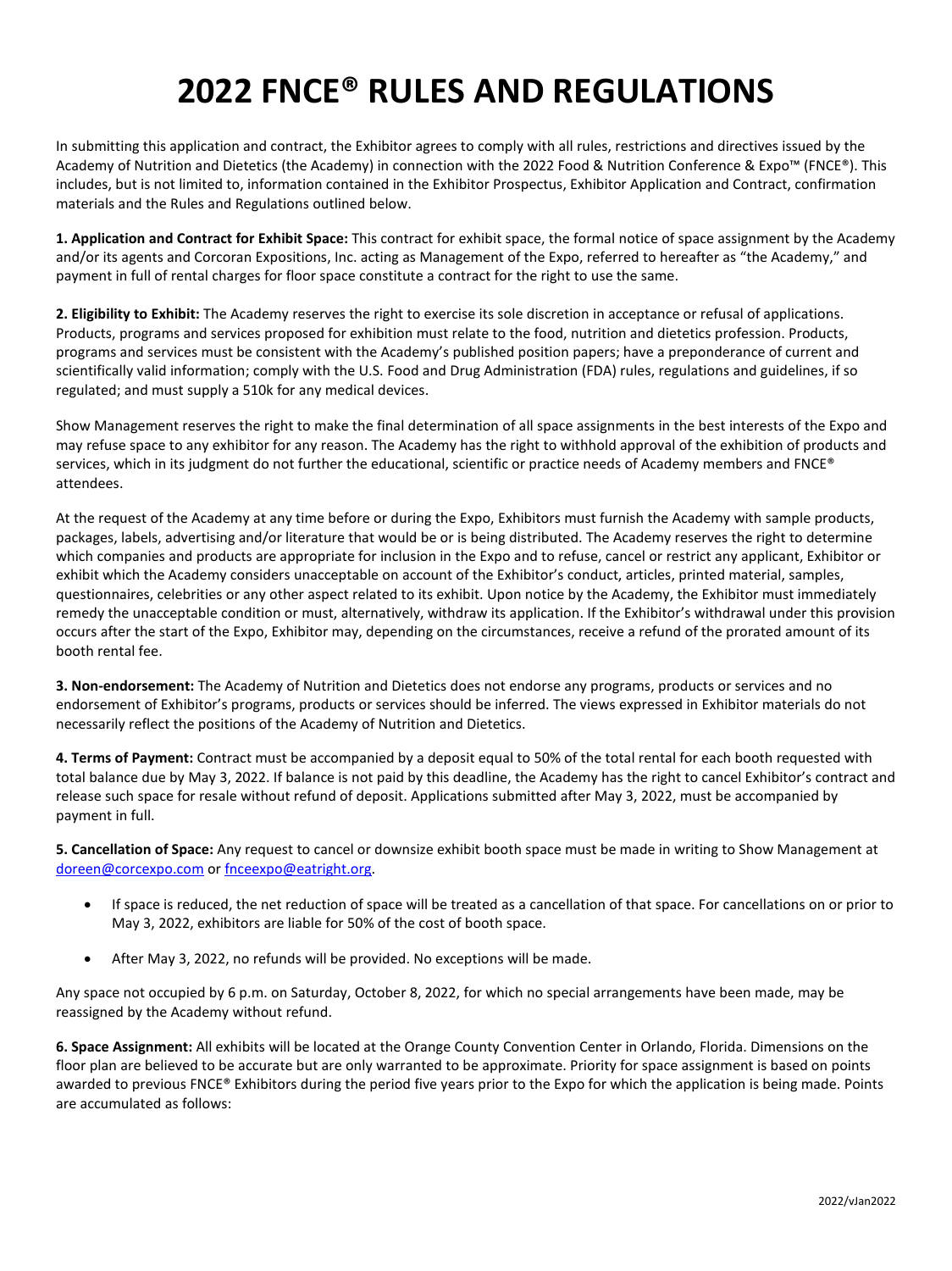One (1) point each year for participating in FNCE® virtual.

Two (2) points per 100 square feet of booth space utilized per year for the past five years.

Ten (10) bonus points for five consecutive years of exhibiting at FNCE®. The bonus points are forfeited if the Exhibitor misses a year during this five-year period.

In the event that exhibiting companies have the same number of priority points, the Academy's policy is to randomly order the time slots for selecting booth space for each group of Exhibitors with identical priority point values. The date of receipt of the application will be used to determine assignments only when there is a need to determine priority for applications received after the initial assignments have been made.

All booth assignments will be made on a first-come, first-served basis, and duplicate requests shall be determined by postmark date, date of receipt, past exhibit history and special floor requirements. The Academy reserves complete authority for assignment of space. Every effort will be made to ensure the best possible space to Exhibitors. The Academy reserves the right to relocate display areas at any time for the benefit of the Exhibitor or for the betterment of the Expo. No contract shall be in force until signed either electronically or in in writing by the exhibitor.

**7. Exhibit Installation, Storage and Removal:** Installation must be completed by the scheduled close of set-up hours. In the event the Exhibitor fails to install its exhibit within the proper set-up time, fails to pay the rental charges for space, or fails to comply with any provisions concerning the use of its exhibit space, the Academy shall have and reserves the right to take possession of such booth space and reassign it without refund.

Exhibitors shall not be permitted to store combustible shipping and packing materials, including cardboard boxes behind their booths at any time. A one-day's supply of product may be kept in the booth. Any boxed product left in the booth must not look unsightly or it must be hidden from view. Exhibitors should make arrangements with the general service contractor to store any additional product in accessible storage. Properly marked empty boxes, crates and cartons will be stored and returned to the booth by the general service contractor. It is the Exhibitor's responsibility to mark and identify its crates/cartons. Cartons and crates not properly marked or identified may be destroyed. The Academy assumes no responsibility for the contents of improperly labeled cartons or crates.

Dismantling or packing up one's exhibit booth can begin only after the close of the Expo at 1 pm on Tuesday, October 11, 2022. Any infraction of the dismantling and packing regulations will result in the automatic loss of priority points and will affect future conference booth placement and/or eligibility to exhibit. All exhibits must be removed from the Orange County Convention Center by 12 p.m. on Wednesday, October 12. The deadline for clearance of all materials from the Expo Hall will be strictly enforced. It is the responsibility of each Exhibitor to have materials packed, identified and cleared for shipment by such time.

The Academy reserves the right with no liability whatsoever for damage, spoilage or loss to dismantle, dispose of, store and clear from the premises any material goods, property or merchandise of any Exhibitor who has failed to comply with the above requirements. Such work will be done at the sole expense of the Exhibitor.

**8. Booth Construction:** All Exhibitors are required to have carpet and/or flooring in their booths. All linear booths have an 8' high back wall drape with 36" high sidewall drapes. No special signs, booth construction, apparatus, equipment, lighting fixtures, etc. will be permitted to extend above 8' 3" feet in height. All display fixtures more than 4' in height and placed within 10 linear feet of an adjoining exhibit must be confined to the back 5' of the Exhibitor's booth. An island booth is a display of four or more standard 10'x10' corner booth spaces merged together with aisles on all four sides. Full cubic use of the space is permitted. Additional islands may be created by selecting a full block of 10'x10' booths. No drapery is provided with island booths. Island booth displays may not exceed 16' in height. Hanging identification signs and graphics will be permitted to a maximum height of 20'. All island booth exhibitors must submit scale drawings for review and approval to Doreen Bonnema, Exhibit Manager [\(Doreen@corcexpo.com\)](mailto:Doreen@corcexpo.com) by Friday, July 22, 2022. In light of changing regulations due to COVID-19, booth construction requirements may change. Exhibitors will be notified if updates occur.

Graphics, products or portions of the display are not permitted outside the confines of the booth unless supplied by the Academy of Nutrition and Dietetics. Exhibitors are required to keep their exhibit space neat and orderly at all times. Exposed parts of displays and/or equipment must be finished so an attractive appearance is presented when viewed from the aisles or adjoining booths. If Exhibitor fails to cover or finish these areas, this will be done at the discretion of the Academy and at the expense of Exhibitor.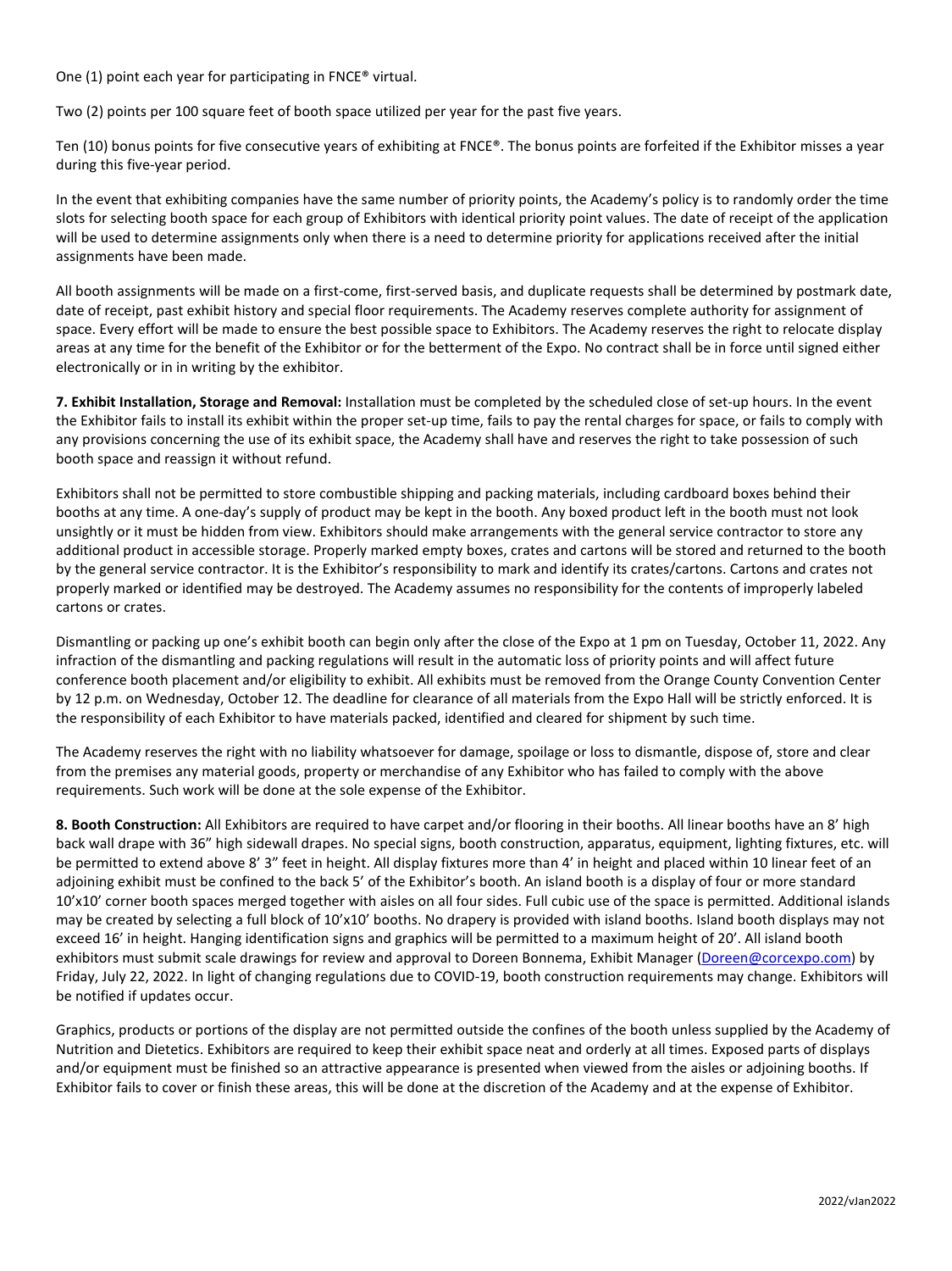**9. Sharing and subletting of Space:** Subletting and sharing of space is permitted only for divisions of the same company, with prior written approval of the Academy. The subletting and sharing of exhibit space are strictly prohibited to separate companies.

**10. Multiple Divisions/Company Mergers:** Companies with several divisions may choose to average priority points in order to be grouped together in the space assignment process. The process will allow each division of one company to contract separately, while maintaining their own identities (i.e., exhibit listing, badges, hotel rooms, etc.). In the event that a company merges with, is bought by, or purchases another company, the highest number of priority points accumulated will be used as the point total for the new company. The Academy must be notified in writing of such changes.

**11. Exhibit Staffing:** As a courtesy to the attendees and fellow Exhibitors, it is important that Exhibitors open their exhibits on time each day. Each exhibit booth must be manned during all exhibit hours until the scheduled closing of the Expo at 1 p.m. on Tuesday, October 11, 2022. Exhibit representatives manning the booth must be bona fide employees or distributors of the exhibiting company and must be eighteen years of age or older. Exhibitors must display goods and services manufactured or dealt by them in their regular course of business, unless approved in advance by the Academy. It is strongly encouraged that all Exhibitors staff their booths with a minimum of two representatives to ensure adherence to this regulation. Exhibitors will have access into the Expo Hall two hours before the exhibits open on Sunday, October 9, Monday, October 10 and Tuesday, October 11. Exhibitors may remain in the hall one hour after the close of the Expo Hall each day.

**12. Distribution of Products and Materials:** Distribution of resources and promotional materials is permitted within the confines of the contracted booth space. Any Exhibitor found distributing resources or materials outside of their allotted booth space will be found in violation of the Expo Rules and Regulations. All materials found outside of the space will be removed.

No person, firm or organization not having contracted with the Academy for the occupancy of space in the Expo, the Center for Career Opportunities or the Member Product Marketplace (for Academy members) will be permitted to display or demonstrate its products, programs or services, or distribute promotional materials in or on the premises of the Expo, Convention Center or any other FNCE® location including hotel suites. Any infringement of this rule will result in the removal of the offending person or persons.

The Academy of Nutrition and Dietetics reserves the right to restrict exhibits which, because of noise, method of operation, materials, or for any other reason are objectionable, and also to prohibit or evict any exhibit which, in the Academy's opinion, may detract from the general character of the show as a whole.

**13. Demonstrations:** Demonstrations, entertainment or live interviews must be confined to the limits of the space contracted and must get written permission from the Academy. The use of audio-visual equipment or other sound devices are permitted; however, the use of such equipment cannot disturb neighboring Exhibitors or result in the obstruction of aisles or prevent ready access to a nearby Exhibitor's booth. The Exhibit Manager reserves the right to determine at what point sound interferes with others and must be discontinued. Exhibitors must take every reasonable precaution to minimize the noise of demonstration or of operating sound devices.

**14. Promotions, Contests and Giveaways:** Prize awards, drawings, contests and other such traffic builders will be permitted by the Academy only after the Academy has given written approval. Exhibitors must inform the Academy in writing by September 9, 2022, of their intent to utilize any of the above, and provide a detailed description of what will be taking place and being awarded. Exhibitors must demonstrate that they have complied with all federal, state and local laws concerning promotion. No promotions, contests or drawings may involve the solicitation or collection of fees, contributions, or monetary payments, whether for the Exhibitor or for any third party. Promotions, contests and/or drawings must be solely for the promotion of the exhibiting company. An Exhibitor cannot solicit other Exhibitors at the Expo for participation in any promotion, contest and/or drawing. Prizes for drawings and contests must keep within the professional nature of the Expo. Giveaways may not include stick-on decals or balloons. Helium-filled and air-filled balloons or devices are not allowed in the Expo Hall. In order for an Exhibitor to be approved to hold a book signing within their booth, their allotted space needs to be a minimum of a 20 x 20 (400 square feet). All traffic-builders, demonstrations and book signings must be approved by submitting the Promotion / Contest / Giveaway Form to the Academy. This form will be in the Exhibitor Service Kit.

**15. Photography/Videography:** In order to best meet the photography requests of FNCE® Exhibitors, Attendees and Press, the Academy has developed policies to maintain a professional and educational conference environment:

• **No Photography or Video capture in Educational Sessions:** The Academy hires a professional photographer to capture the excitement of the Food & Nutrition Conference & Expo™ (FNCE®) educational sessions, Expo Hall and other activities. Due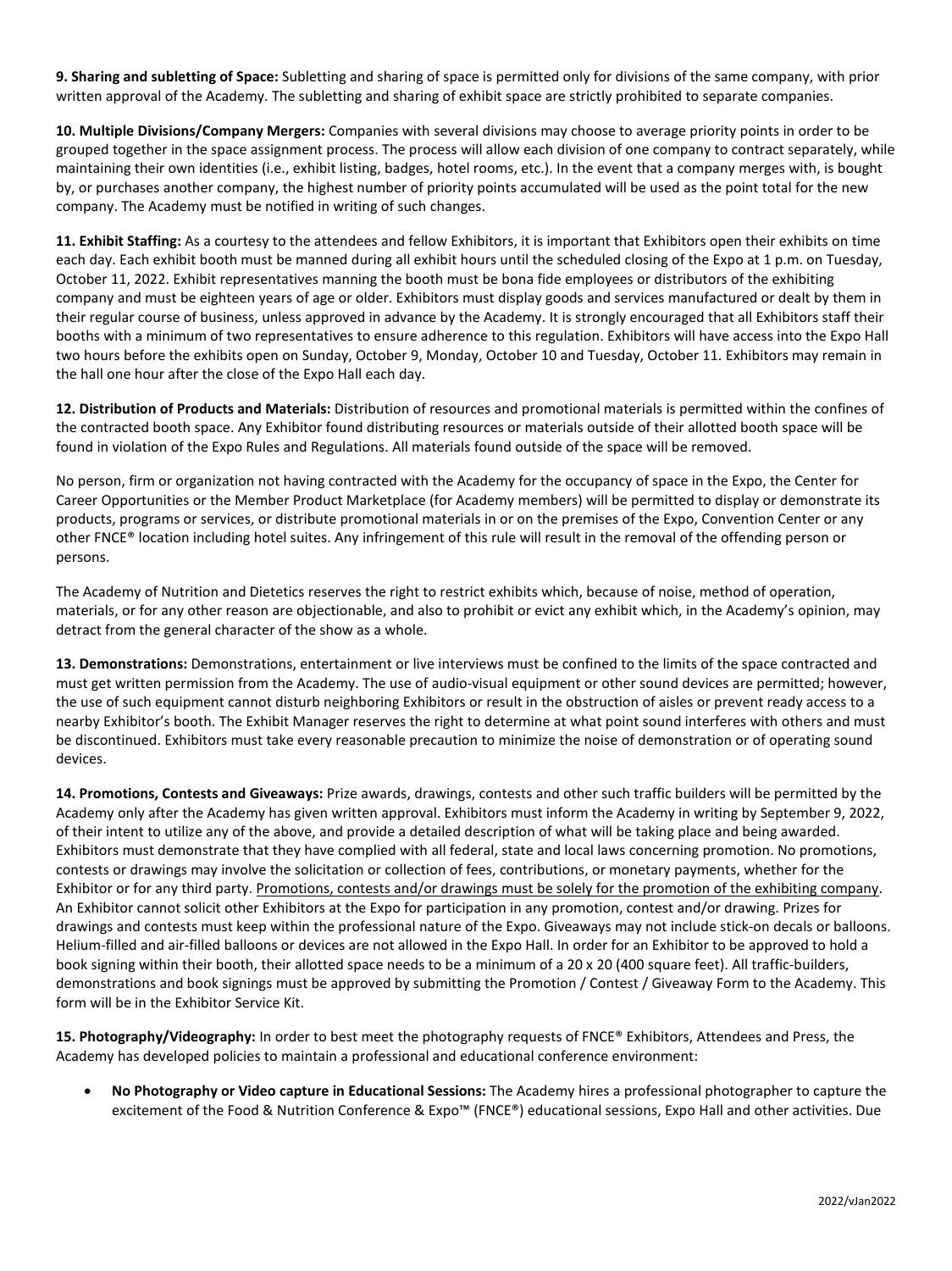to the distraction of the speakers, we request that you do not take personal photographs during educational sessions. All FNCE® Attendees submit a photography waiver as part of the registration process, which gives permission to the Academy (and all other media) to use their likeness.

- **Authorized Press:** Working members of the press are required to check in at the Press Room, receive an authorized press badge and be escorted by an Academy staff person in order to photograph and/or videotape at FNCE®. Exhibitors who do not want the press to photograph or videotape their booth should inform the Press Room staff onsite, and place visible signage in their booth space.
- **Photography/Videography on Expo Floor:** We encourage FNCE® Exhibitors and Attendees alike to share in the excitement of the event, and in doing so, allow pictures to be taken in the Expo Hall. The Academy asks that Exhibitors who wish to take pictures do so in their booth only. If you are participating in traffic building games for Attendees that will be posted on social media channels, please have signage visible to Attendees in your booth stating how and where these pictures are to be posted. In turn, we request Attendees ask permission of Exhibitors before taking photos/videos of their booth, unless there is a sign denoting otherwise. If an Exhibitor requests someone to refrain from taking pictures, and that person continues to do so, Show Management should be notified immediately.

We ask that everyone uphold a professional and respectful environment when taking photographs and posting to social media. All Exhibitors must adhere to the FNCE® Social Media policies foun[d HERE.](https://eatrightfnce.org/wp-content/uploads/2020/09/FNCE-Social-Media-Policy-for-Exhibitors-and-Sponsors.pdf) If you have any questions related to the Academy's photography and social media policies, please contact Doreen Bonnema a[t doreen@corcexpo.com](mailto:doreen@corcexpo.com) for details and restrictions.

**16. Order Taking/Sales at FNCE**® **2022:** All exhibitors and/or other vendors, who conduct sales during an event, are required to register as a dealer with the Florida Department of Revenue. Additional information can be found at www.myflorida.com/dor or by calling 800-352-3671.

**17. Booth Surveys:** Exhibitors wishing to conduct market research or surveys in their booths during FNCE® must adhere to the following:

- Booth Survey results, **for internal use only**, may not be used in any advertising, promotions, press releases or any external communications. Results are for exhibitor's internal use only. Results must be submitted and shared with the FNCE® Exhibit Manager by December 31, 2022.
- Booth Surveys/questionnaires must be submitted for review and approval to the FNCE® Exhibit Manager no later than September 9, 2022.
- If approved, booth surveys/questionnaires must be conducted within the confines of the Exhibitor's booth. At no time may exhibit personnel leave their booth to encourage participation of attendees.
- Market research companies must identify the name(s) of the client(s) for whom they are conducting research.
- Booth Survey results, may not be published, may not include the name Academy of Nutrition and Dietetics (the Academy) or make any reference to the Food & Nutrition Conference & Expo™ (FNCE®).

# **18. Fire Safety:**

# **A. Cooking:**

Cooking/Open Flame Agreement form must be obtained prior to any onsite cooking, and/or food warming activities on the premises. Cooking/Open Flame Agreement forms can be obtained via the OCCC Exhibitor Services division, which are then submitted for review and approval by the Orange County Fire Marshal's office.

Each exhibit using cooking or food warming devices may be subject to an individual inspection. Cooking devices must be separated from the public by at least four feet, or by a substantial barrier between the devices and the public. In addition, a K-Class fire extinguisher must be in the cooking location, within thirty (30) feet of fryers and a 2A40BC fire extinguisher must be within thirty (30) feet of all cooking appliances. All fire extinguishers must be properly charged and tagged by a licensed fire extinguisher contractor.

Disposal of cooking residue into the OCCC drainage system is prohibited. Grease may be disposed of ONLY in Show Management or General Contractor provided grease containers. OCCC restrooms or concession stands may not be used for cleaning of cooking utensils or equipment. Please use the Clean-Up area designed and installed by the Academy.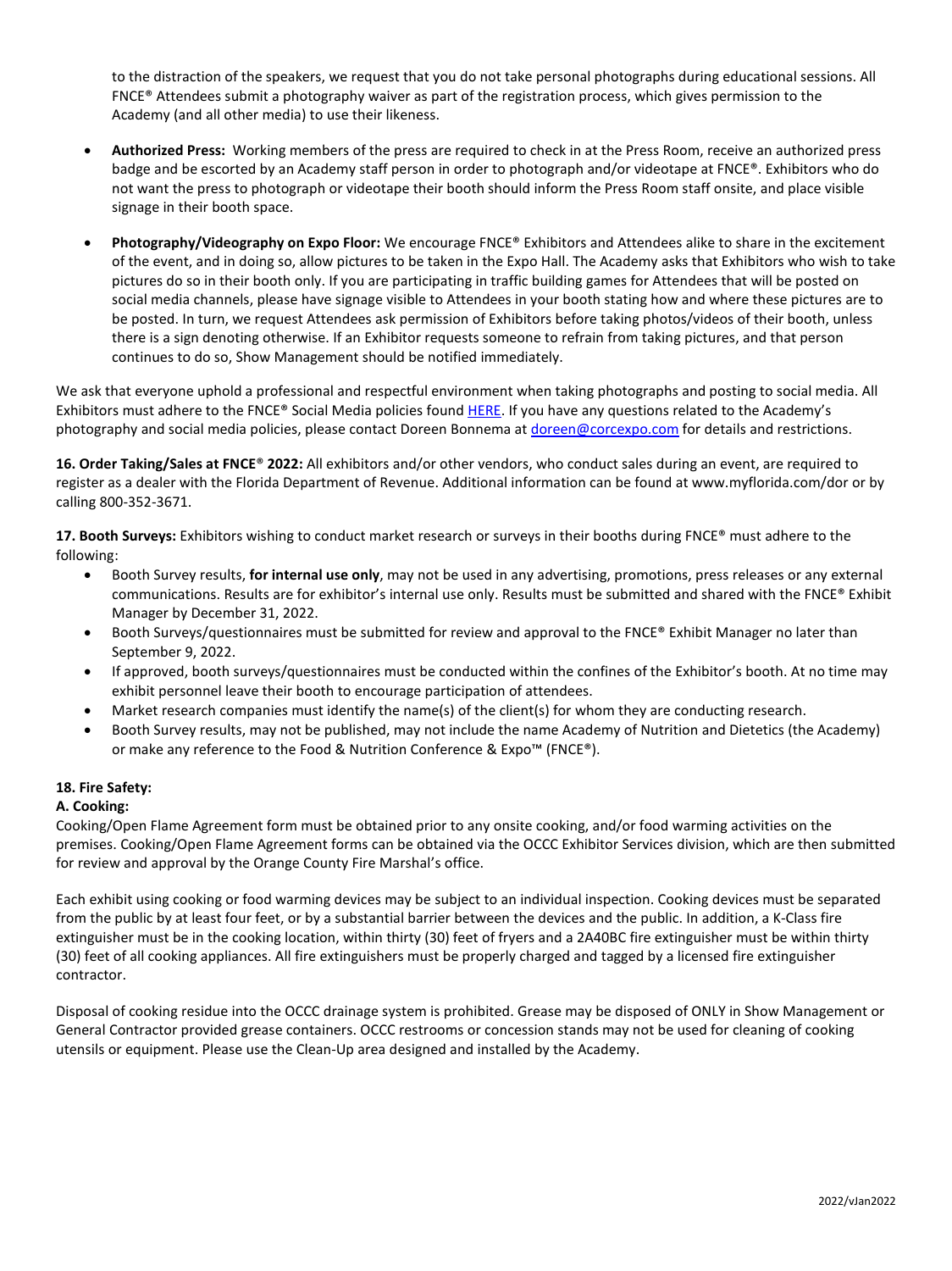### **B. Permitted Cooking Appliances Must Meet the Following Conditions:**

- Equipment fueled by small heat sources (such as sterno).
- Flaming sword or other equipment involving open flames and flaming dishes provided that precautions (subject to the approval of the Orange County Fire Marshal) are taken. Prior approval from the Orange County Fire Marshal is required.
- Portable butane-fueled appliances (listed and approved for commercial use) with a maximum of two 10 oz. non-refillable containers. **Please Note:** The containers must be connected directly to the appliance. Manifolding of the cylinders is not permitted. The maximum number of stored butane containers is limited to 24. Prior approval from the Orange County Fire Marshal is required.
- Listed and approved ventless self-contained exhaust systems with an automatic suppression system that complies with NFPA 96 *Standard for Ventilation Control and Fire Protection of Commercial Cooking Operations.* Prior approval from the Orange County Fire Marshal is required.
- Cooking Appliances that Require Automatic Suppression and/or Flue Connection:
	- Fryers
	- Grills, Ranges, Griddles, Broilers, Chain-broilers
	- **Ovens**

Please Note: A firewatch may be provided in lieu of automatic suppression and/or flue connection with prior approval from the Orange County Fire Marshal.

### **C. Booth Construction and Decoration Materials:** All booth construction and decoration materials must be flame resistant.

- All woodwork, stage scenery, furnishings, decorations and sets used upon a working permanent or temporary stage, or within an exhibit, shall be coated or treated by approved methods to render them flame resistant.
- All fabrics, films, draperies, curtains and similar furnishings must be flame resistant as demonstrated by testing in accordance with NFPA 701 Standard Methods of Fire Tests for Flame Propagation of Textiles and Films.
- Acoustical and decorative material including, but not limited to, cotton, foamed plastic, hay, paper, straw, wood chips, mulch, split bamboo and thatch must be treated with a flame-retardant.
- The use of Styrofoam products for set construction is not permitted.
- Documentation of flame resistance must be available for review upon request. Additional flame retardant treatments shall be applied in accordance with the appropriate product direction.

**D. Display Tents, Awnings, or Canopies:** The use or display of tents, awnings, or canopies requires prior written approval of both OCCC Event Management department and Orange County Fire Rescue Services Department. For complete instructions, please read and comply with the Multi-Level and Covered Booth Guidelines found in the OCCC Exhibitor Services division.

**E. Disposal of Waste:** Exhibitors must dispose of any waste products they generate during the exhibition in accordance with guidelines established by the Environmental Protection Agency and the OCCC. Flammable or other dangerous fluids, substances, materials, equipment or other items must be in accordance with federal and local ordinances, laws and regulations. If inspection indicates neglect in complying with these regulations, or otherwise presents a fire hazard or danger, the Academy may cancel all or such part of a display as may be irregular and effect the removal of the same at the Exhibitor's expense. The Exhibitor is responsible for having certificates of flameproof actively in possession should booth decorations be questioned during inspection. Each Exhibitor is charged with knowledge of compliance with all state, city/county laws, ordinances and regulations pertaining to health, fire prevention and public safety.

**19. Distribution of Food and Beverages**: All business activities of the Exhibitor at the Expo must be within the Exhibitor's allotted space. Centerplate is the exclusive food and beverage vendor at the OCCC and has responsibility to strictly regulate any food and beverage activity in the Convention Center. Any Exhibitor sampling products must submit a sampling authorization form to the Academy and Centerplate for review and approval by Friday, September 9, 2022. Only food and beverage manufacturers may serve 6 oz. size sample portions of their own food product(s) and 4 oz. size portions of non-alcoholic beverages. Alcoholic beverages can be purchased at the full-retail prices from Centerplate and dispensed by a licensed Centerplate bartender. Approval for distribution must be made in writing to the Academy and served from within the Exhibitor's booth. All food must be prepared and served from within the regulations of the state of Florida. If an Exhibitor's product requires serving it with additional food items that are not produced, manufactured or distributed by the Exhibitor, these additional items must be purchased through Centerplate.

**20. Indemnification:** Exhibitor agrees that it will indemnify and hold and save the Academy whole and harmless of, from and against all claims, demands, actions, damages, loss, cost, liabilities, expenses and judgments recovered from or asserted against the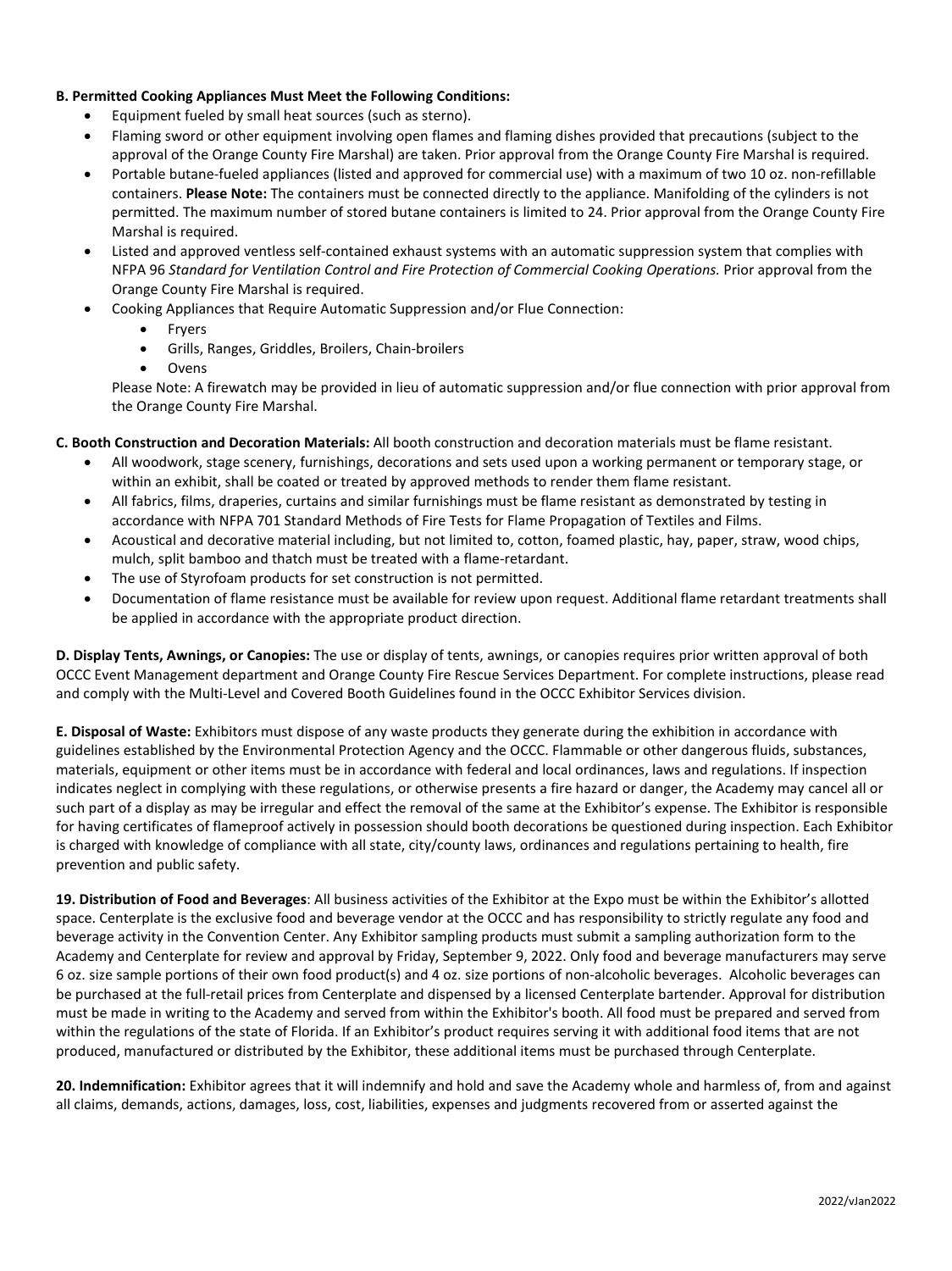Academy on account of injury or damage to person or property to the extent that any such damage or injury may be incident to, arise out of, or be caused, either proximately or remotely, wholly or in part, by an act, omission, negligence or misconduct on the part of Exhibitor or any of its agents, employees, contractors, patrons, guests, licensees or invitees or of any other person entering upon the Premises leased hereunder with the express or implied invitation or permission of Exhibitor, or when any such injury or damage is the result, proximate or remote, of the violation by Exhibitor or any of its agents, employees, contractors, patrons, guests, licensees or invitees of any law, ordinance or governmental order of any kind, or when any such injury or damage may in any other way arise from or out of the occupancy or use by Exhibitor, its agents, employees, contractors, patrons, guests, licensees or invitees of the Premises leased hereunder. Such indemnification of the Academy by Exhibitor shall be effective unless such damage or injury may result from the sole negligence, gross negligence or willful misconduct of the Academy. Exhibitor covenants and agrees that in case the Academy shall be made a party to any litigation commenced by or against Exhibitor or relating to this lease or the Premises leased hereunder, then Exhibitor shall and will pay all costs and expenses, including reasonable attorney's fees and court costs, incurred by or imposed upon the Academy by virtue of any such litigation.

**21. Waiver, Assumption of Risk & Release**: The Academy cannot prevent you from becoming exposed to, contracting, or spreading COVID-19 or any other communicable disease while attending the Expo. It is not possible to prevent against the presence of the disease. Therefore, if you, as an exhibitor, chooses to exhibit at and attend the Expo you may be exposing yourself to and/or increasing your risk of contracting or spreading COVID-19 or another communicable disease. We the exhibitor, have read and understood the above warning concerning COVID-19 and communicable disease. We the exhibitor, hereby choose to accept the risk of contracting COVID-19 for myself and/or my agents and employees in order to exhibit at and attend the Expo. These services are of such value to me that we accept the risk of being exposed to, contracting, and/or spreading COVID-19 or other communicable disease in order to exhibit at and attend the Expo. We hereby forever release and waive my right to bring suit against the Academy, Show Management and its owners, officers, directors, managers, officials, trustees, agents, employees, or other representatives in connection with exposure, infection, and/or spread of COVID-19 or other communicable disease related attendance at the Expo. I understand that this waiver means we give up my right to bring any claims including for personal injuries, death, disease or property losses, or any other loss, including but not limited to claims of negligence and give up any claim we may have to seek damages, whether known or unknown, foreseen or unforeseen.

**22. Governing Laws and Jurisdiction:** The Exhibitor's contract shall be construed, interpreted and governed according to the laws of the State of Illinois, and the parties agree that in any action or proceeding arising under or related to this agreement, they shall submit to the jurisdiction and venue of a court of competent jurisdiction in the County of Cook in the State of Illinois.

**23. Insurance:** All Exhibitor property is to remain under its custody and control in transit to/from and within the confines of the Expo. Exhibitors shall carry their own insurance to cover exhibit material against damage and loss and public liability insurance against injury to the person and property to others. Certificates of insurance shall be furnished if requested by the Academy. The Academy shall not be obligated to carry any insurance for the benefit of the Exhibitor.

**24. Force Majeure:** In the event of any circumstances beyond the control of the Academy, including, but not limited to; acts of God (including credible threats of a hurricane in the geographic vicinity of the Convention), war, curtailment or interruption of transportation facilities, threats or acts of terrorism or similar acts, widespread infectious or contagious disease, governmental travel advisory, a governmental elevation of the terrorism alert level to imminent or elevated, civil disturbance, health advisory, government travel advisory against non-essential travel which would or any other cause beyond the parties' control that render the holding of the Expo in the good faith opinion of the Academy to be impractical, impossible, or inadvisable, the Academy may, in its sole discretion, cancel the Expo and shall have no obligation to Exhibitor other than the return of the unused prorated portion of the booth rental fee. Exhibitor releases the Academy from any and all claims for damages, which may arise in consequence thereof.

**25. Cancellation of Expo:** If the event is cancelled or moved to a virtual event due to circumstances beyond the reasonable control of the Academy, as defined by Force Majeure, the Academy shall work with the exhibitor on alternative options including the refund to each exhibitor its exhibit space rental payment previously paid in full satisfaction of all liabilities of exhibitor.

**26. Security:** Every reasonable precaution will be taken to protect property during the Expo. However, neither the Academy, Official Service Contractor nor the management of the Orange County Convention Center are responsible for the safety of the property of Exhibitors from theft, damage by fire, accident, vandalism or other causes. Individual booth security is available at an additional fee to Exhibitors, and it is strongly advised that Exhibitors carry additional insurance for theft or damage to their displays or other personal property while such property is located at or is in transit to or from the exhibition site. While the Academy provides security guards, this is solely as an accommodation to Exhibitors, and the Academy assumes no responsibility for any loss, damage or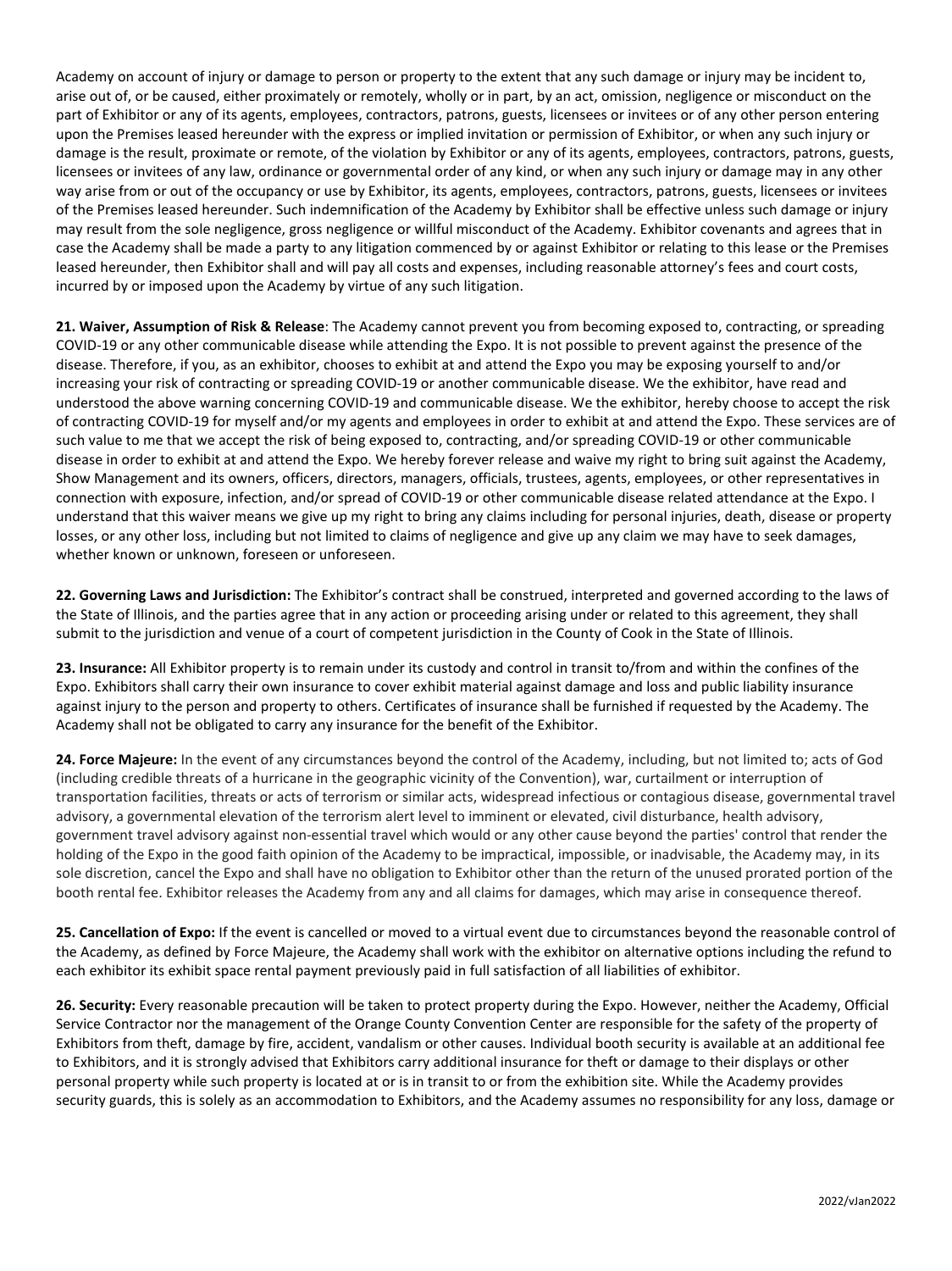injury to any property of the Exhibitor or to any of its officers, agents, employees or contractors, whether attributable to accident, fire, theft or any other cause whatsoever.

The Exhibitor expressly agrees to save and hold harmless the Academy, its management, agents and employees from any and all claims, liabilities and losses for injuries to persons (including death) or damage to property arising in connection with Exhibitor's use of the exhibit space.

**27. Care of the Building and Equipment:** Exhibitors and their agents shall not injure or deface the walls, floors or any part of the exhibit building, booth, materials or equipment of another Exhibitor or the Orange County Convention Center. If such damage appears, the Exhibitor causing such damages is liable to the owner of the property so damaged.

28. Labor: Exhibitors are required to observe all contracts in effect between the Academy, service contractors, the Orange County Convention Center and any labor organizations involved. All rules, regulations and restrictions will be outlined in the official Exhibitor Service Kit.

**29. Official Service Contractor:** GES is the Official Service Contractor for the Expo and is in total charge of the exhibit area production. The Exhibitor shall provide only the material and equipment that is owned and is to be used in the exhibit space. All other items used in the booth are to be provided through arrangements with the above contractor. Payment for services provided to Exhibitor by contractor is the responsibility of Exhibitor. Forms for ordering auxiliary services (Exhibitor Service Manual) will be supplied to you approximately 90 days prior to show time from GES.

**30. Exhibitor Appointed Contractors (EAC):** No EAC will be allowed to work in an exhibitor's booth if the *Notice of Intent to Use EAC and Policies and Procedures* form, a valid Certificate of Insurance and the *Agreement and Rules and Regulations between GES and the EAC* form is not completed by an authorized representative and received according to instructions found in the Exhibitor Services Manual by the deadline date reflected in the Exhibitor Services Manual. The manual will be available online through Expresso by GES. This *Notice of Intent to Use EAC and Policies and Procedure* form must be completed by the exhibitor only for booth set-up/tear down done by a third party (as well as any third-party ordering or requesting services from GES on behalf of exhibitor) at FNCE® 2022. These certificates of insurance are required to be in possession of said contractors onsite at the Expo at all times. No exceptions will be made that will interfere with the orderly function or security of the Expo or with obligations or commitments of the Academy. All contractor personnel working within the Orange County Convention Center must be wearing, in an easily visible location, a photo identification badge issued by their employer or by the union dispatching the labor as well as a set-up/tear-down badge or wristband provided by security.

**31. Exhibitor's Authorized Representatives:** The Expo Hall is limited to individuals, business firms and manufacturers who have contracted and paid for booth space. Each Exhibitor shall provide the Academy the names of personnel in attendance at the Expo on the appropriate Exhibitor registration form included in the Exhibit Service Manual or online by the specified date. Said representative shall be authorized to enter into such service contracts as may be necessary on behalf of the exhibiting company, for which the Exhibitor shall be responsible.

Each exhibiting company is provided with a complimentary allotment of Exhibitor Conference badges and Exhibitor Booth badges based on the net square feet occupied by their exhibit booth. Additional badges are available for a fee.

- Exhibitor Conference Badges: Provide access to the Expo Hall during set-up, tear-down, show hours, the Opening and Closing sessions and FNCE® educational sessions.
- Exhibitor Booth Badges: Provide access to the Expo Hall during set-up, teardown, show hours and the Opening and Closing sessions only.

| <b>Net Square Footage</b> | <b>Exhibitor Conference Badges</b> | <b>Exhibitor Booth Badges</b> |  |
|---------------------------|------------------------------------|-------------------------------|--|
| 100                       |                                    |                               |  |
| 200                       |                                    |                               |  |
| $300 - 400$               |                                    |                               |  |
| $500 - 600$               |                                    | 12                            |  |
| $700 - 800$               |                                    | 14                            |  |
| $900 - 1000$              |                                    | 16                            |  |
| $1100 - 1200$             |                                    | 18                            |  |
| 1300 and higher           |                                    | 20                            |  |